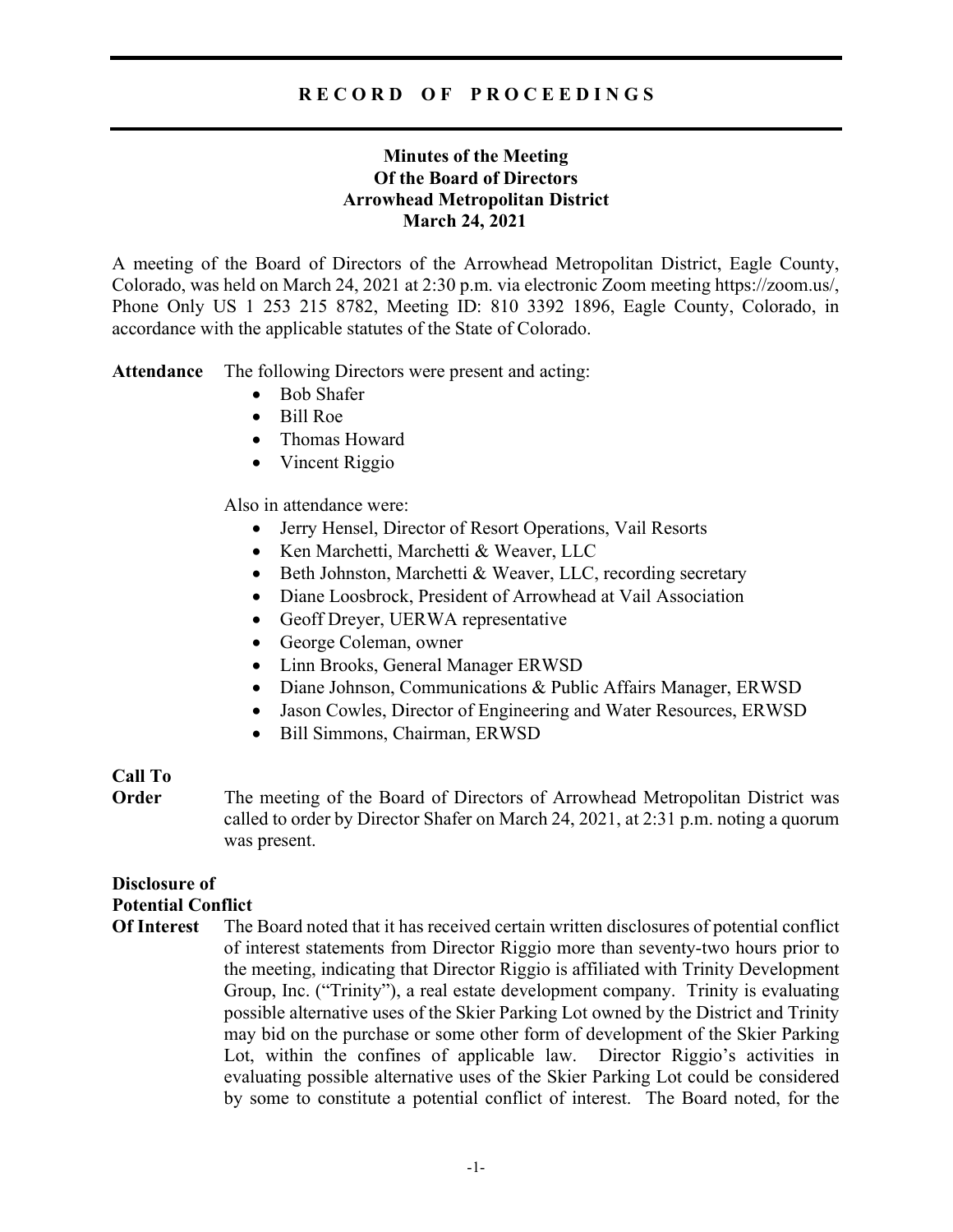#### Arrowhead Metropolitan District Board of Directors March 24, 2021 Meeting Minutes

record, that this disclosure is restated at this time with the intent of fully complying with laws pertaining to potential conflicts of interest.

#### **Consideration**

Of Agenda There were no changes to the agenda.

### Water Supply

## Master Plan

- Presentation Director Shafer introduced the Board and other meeting participants opening the floor to Mr. Dreyer for the Water Supply Master Plan presentation. Ms. Brooks introduced the Presentation explaining it was to update the District on the Eagle River Water and Sanitation District's (ERWSD) Water Supply Master Plan. Ms. Brooks reviewed the background on the ERWSD and UERWA, roles that each play in providing water and wastewater services within the Eagle River Valley, details on the consolidation and regionalization of water rights and water distribution. Sources and availability of water in the Valley were reviewed as well as current reservoir sources and their uses, water and wastewater plant treatment and diversions. Water sourcing for new developments and population growth was discussed including new reservoirs and conservation efforts and how the water entities anticipate meeting current and future demands on the water supply. Ms. Brooks wrapped up the presentation by reviewing the challenges faced in providing water and preluding to the second presentation in April that will present the master plan. General discussion and questions continued on options for storage, reservoirs including Bolts Lake, mitigation of climate change, and discussion on near-term conservation efforts that the ERWSD will be taking, what the ERWSD considers water waste usage, enforcement options, identifying motivators for water conservation and how the District and AVA can assist with encouraging conservation.
- Minutes The Board reviewed the minutes included in the Board packet and by motion duly made and seconded, it was unanimously

 RESOLVED to approve the minutes of the meeting of February 24, 2021 as presented.

#### Accounts

Payable Director Shafer reviewed the updated Accounts Payable list. Ms. Johnston reviewed the accounts payable procedures and, after discussion, the Board requested that written procedures be prepared for review by the Board at the next regular meeting. Following discussion and by motion duly made and seconded, it was unanimously

RESOLVED to approve the accounts payable list as presented.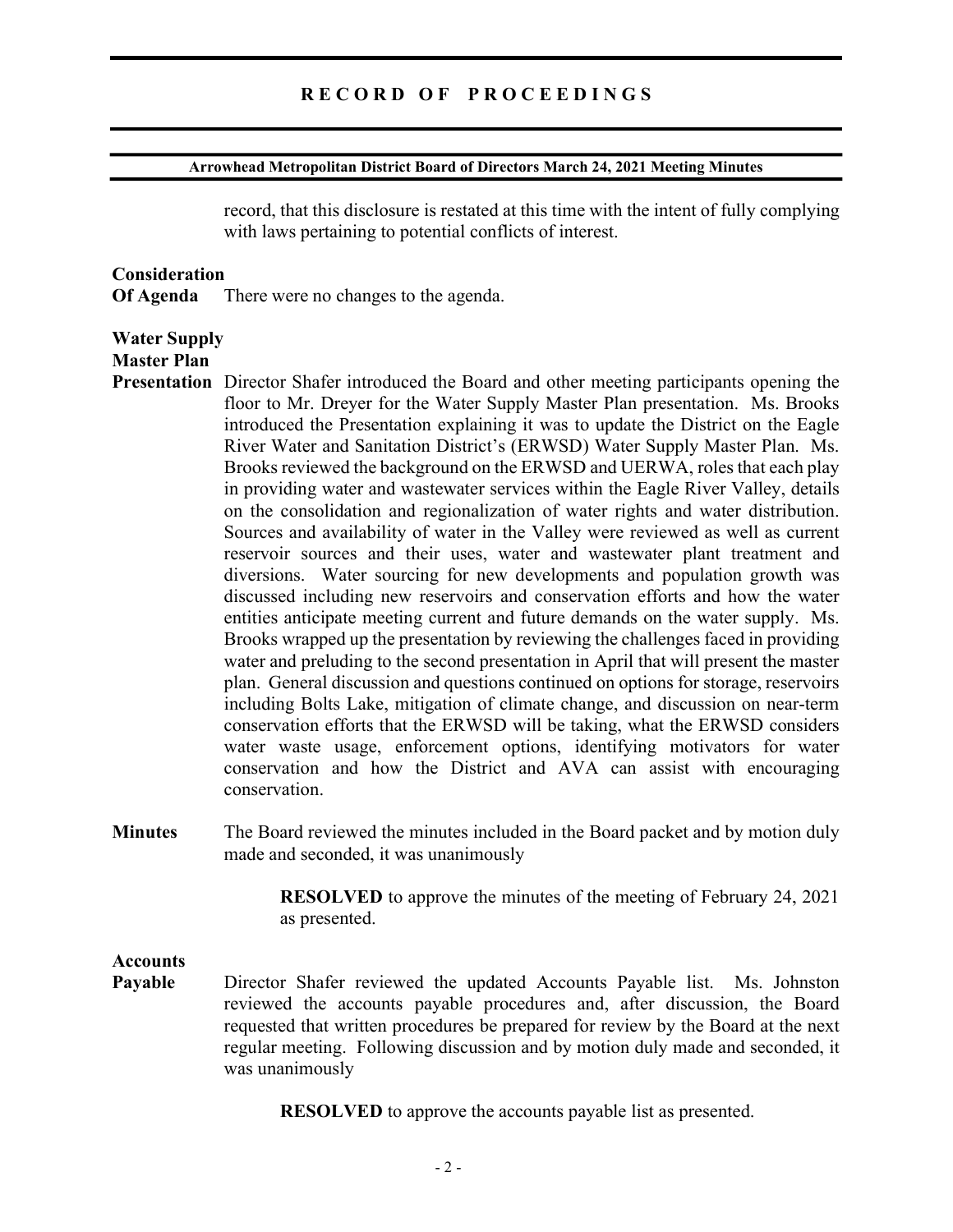# RECORD OF PROCEEDINGS

#### Arrowhead Metropolitan District Board of Directors March 24, 2021 Meeting Minutes

Action List The Board reviewed the action list in the packet and requested Management make updates as necessary.

#### Management

Agreement Mr. Hensel reported that Vail Resorts denied the request to add additional language regarding management of its employees as requested at the February meeting. Director Roe confirmed that the 2018 Agreement and the First Amendment had been reviewed by District Counsel and recommended approval of the Amendment. Following discussion, and upon motion duly made and seconded, it was unanimously

> RESOLVED to approve the First Amendment to the Operations Agreement dated January 1, 2018 with The Vail Corporation.

- AVA Update Ms. Loosbrock reviewed the following activity for Arrowhead at Vail Association:
	- The rebranding effort includes a new quarterly newsletter called the Arrow.
	- A new website is being developed. Ms. Johnston confirmed she reviewed the District's pages and sent comments and suggestions to Director Shafer.
	- There will be an increase to summer activities thanks to a new committee.
	- Arrowhead and Arrowhead at Vail trademarks, which had expired, are pending renewal and licensing is in process.
	- A community survey will be sent out in June and the District is submitting questions. Director Shafer will send the District's questions to the rest of the Board for review. Results of the survey are expected to be presented at the August Town Hall meeting.
	- The spring Town Hall meeting is March 29 at 4 pm. Director Shafer will be presenting information for the District.

#### **Operations**

Plan Director Roe reviewed the updates and new section on 2021 finance projects for the draft Operations Plan for 2021. A few additional updates were requested on the new financial section as well as regarding the tap fee information. The Board requested that Management make the requested changes to the Plan and then have it posted to the District's website.

### Roundabout

Update Director Shafer reported that CDOT approved the initial roundabout design. Alpine Engineering will prepare a final design and cost estimates to present to CDOT and potential cost sharing partners. Next steps will be to get a Notice to Proceed from CDOT and contact potential cost sharing partners. It was noted that Eagle County would need to be approached by May for the project to be considered for their 2022 capital projects budget. General discussion continued on getting feedback from the Arrowhead community from the survey and Town Hall meetings noting that the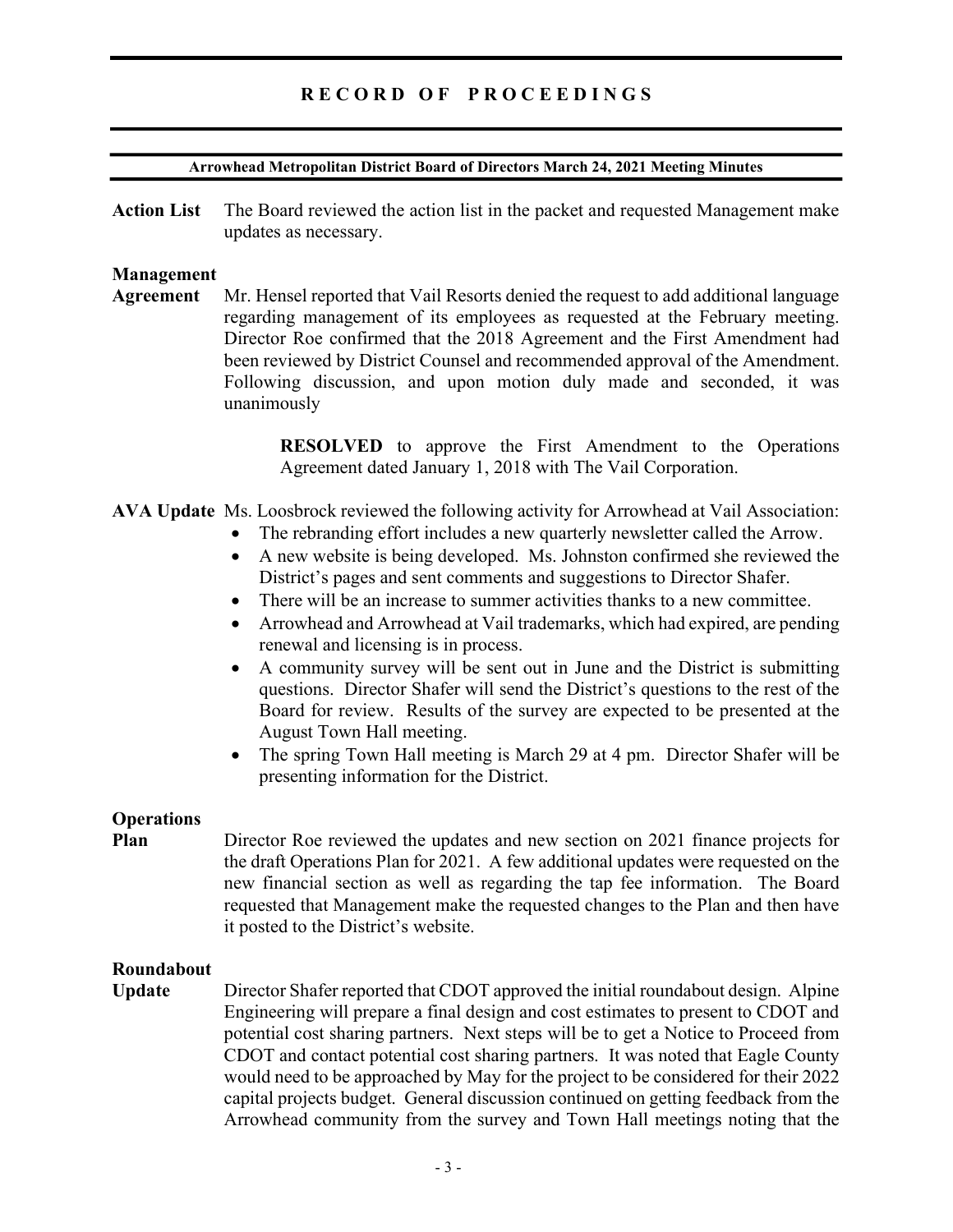#### Arrowhead Metropolitan District Board of Directors March 24, 2021 Meeting Minutes

project was still in the design phase and no commitment to complete the project has been made.

## Upper Cresta

Overlay Bids Ms. Johnston confirmed that the Overlay bid package and estimate for pathway paving were sent to the Board via email prior to the meeting. Mr. Hensel reported that four contractors attended the pre-bid meeting but only two bids were submitted. Frontier was the low bidder coming in under budget and Mr. Hensel reviewed their qualifications. There was general discussion on asphalt availability and contractors. Following discussion, and upon motion duly made and seconded, it was unanimously

> RESOLVED to accept the proposal from Frontier for the Upper Cresta Road Overlay project.

Mr. Hensel is going to request a proposal from Frontier for paving the pathways along Arrowhead Drive between Aspen Ridge and Aspen Meadows. There was general discussion on addressing plowing and icing issues on the pathways.

# Lighting

Study Mr. Hensel is doing an extensive presentation of the Lighting Project at the Town Hall meeting on March 29. If the community is in favor of the selected fixtures following the presentation, the project will move forward with ordering and installations.

## **Operations**

- Report Mr. Hensel reported:
	- CCR is installing fiber as part of their remodel. The fiber installation company requested to bore under Sawatch Road rather than do a road cut. Mr. Hensel reviewed the bore area and locates and does not anticipate any issues with the boring. The Board requested that Mr. Hensel let CCR and the boring company know they are ok with the proposed method of running the lines.
	- A District truck was damaged in a one-vehicle collision with concrete bollards. Mr. Hensel is collecting the information and reports to submit an insurance claim and have the truck repaired. The driver was terminated following post-accident testing.

Financial

# Statements &

Sales Tax Mr. Marchetti reviewed the year to date 2021 financial statements included in the packet noting that items were tracking as expected. The Long Range Plan was reviewed briefly noting that it projected the District's hypothetical future position with an anticipated mill lev rate reduction and potential bond issue to fund the